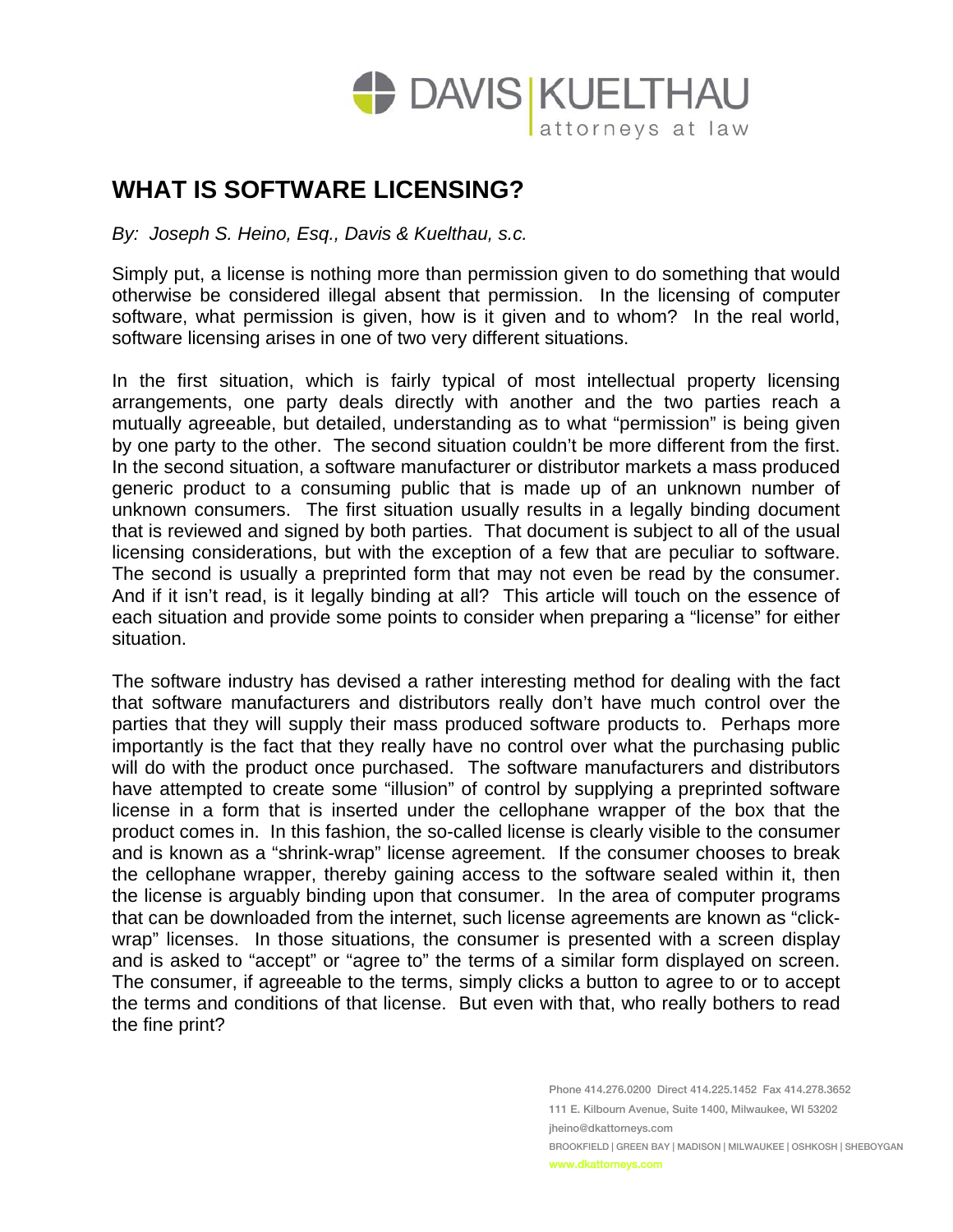In the realm of such licenses, the manufacturers and distributors of such mass produced computer programs are attempting to circumvent at least one problem that has been created by the legislature and that is peculiar to software. That problem is the fact that a purchaser the software program may legally create a "backup" copy of that program. In most any other situation, the creation of a backup copy would run afoul of the copyright laws. In the case of software, it is expressly allowed. For that reason, software manufacturers and distributors are concerned that such backup copies may find their way into the hands of a non-purchaser and may not be used as backup at all. The other problem that software manufacturers and distributors have to deal with is the fact that the magnetic media on which the computer software is contained allows for easy and repeated transfer to multiple pieces of hardware where only one such use was originally contemplated by the manufacturer. Accordingly, software manufacturers and distributors have attempted, by use of the "shrink-wrap" or click-wrap" licenses, to provide a document that (1) tells the consumer that he or she can use the product on a nonexclusive basis with the manufacturer or distributor retaining full right, title and interest in the program; (2) prohibits the resale and multiple usage of such software programs; and (3) declares a legal forum in the event that litigation is necessary to enforce the rights and responsibilities under the license to a forum that is typically favorable only to the manufacturer. This is a classic case of *caveat emptor* since some courts have upheld such licenses and others have not.

The other situation that arises in connection with software licensing is typical of most intellectual property license agreements. In particular, the software license will include basic clauses relating to such items as subject matter of the license; the term of the license; payment or royalty provisions; what happens upon termination of the license; and forum and choice of law provisions. Other items that should be considered due to the unique nature of software include

- restricting access to the base program (or source code) to those on a "need to know" basis only
- restricting use of the base program by the licensee
- restricting modifications to the program by the licensee without licensor approval
- restricting sublicensing of the program
- restricting third party access to the program
- making licensor modifications or enhancements to the software available to the licensee
- escrowing one complete copy of the software in the event of the manufacturer's discontinuance of business and/or litigation between the licensor and licensee
- providing for continued support for and maintenance of the software once installed
- providing for licensee indemnification of patent or copyright claims